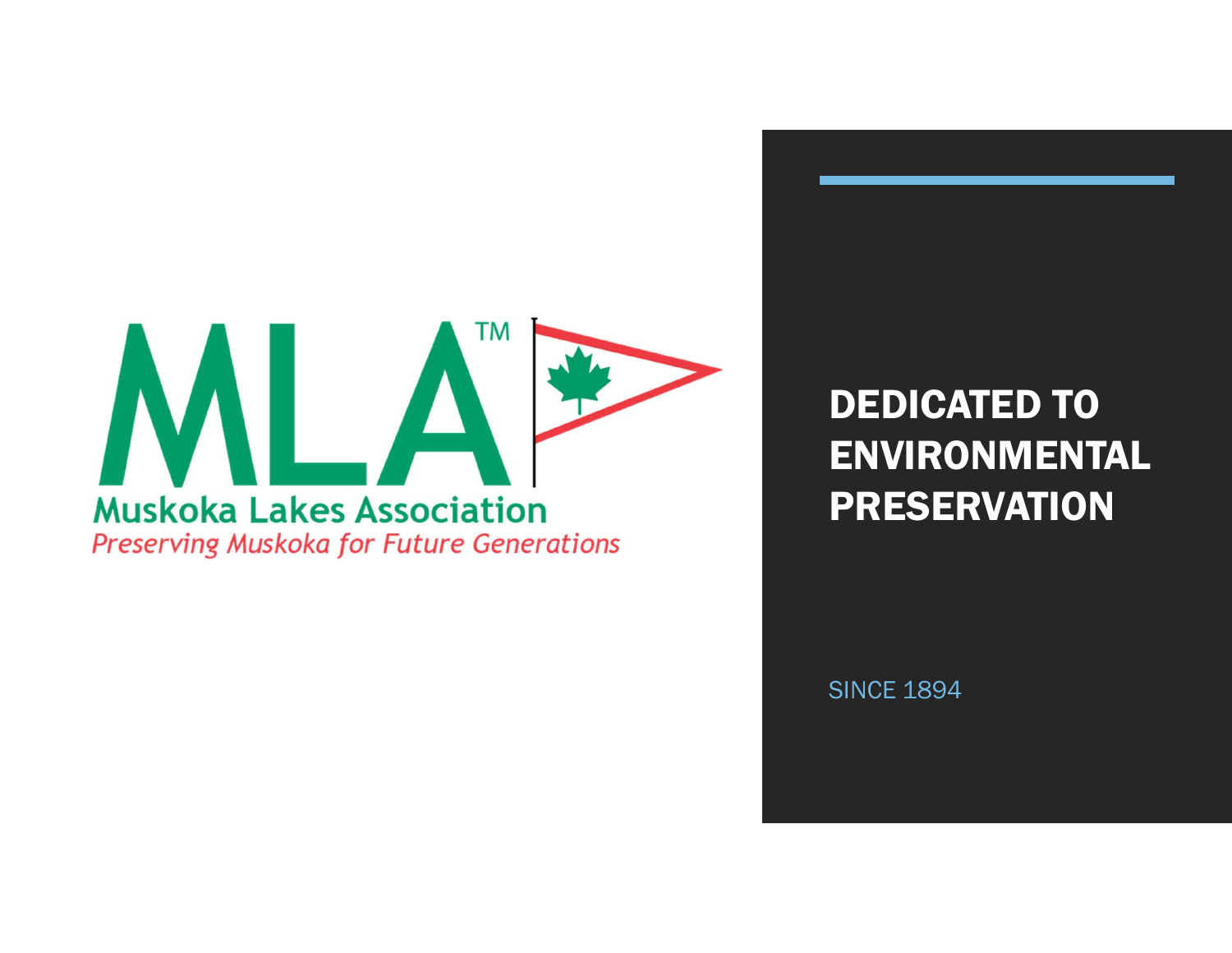#### FOUNDING PRINCIPLE : PRESERVE MUSKOKA ENVIRONMENT

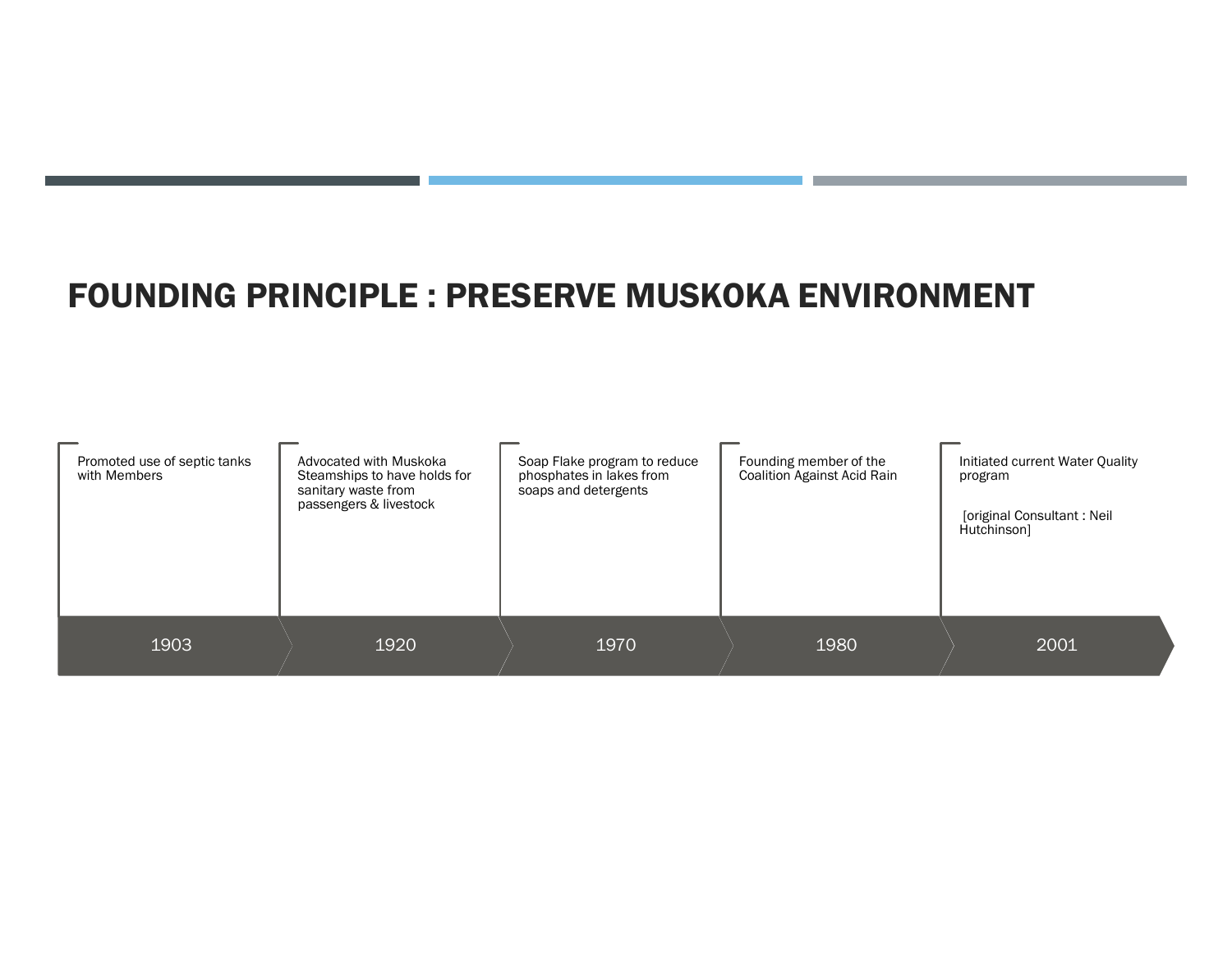#### MANY SAMPLING SITES

- Intent to discover issues at an early stage so remediation may be pursued
- **Wide coverage of main Muskoka** Lakes
- **Testing Deep Water in major bays**
- **Testing Near Shore near potential** contamination sources

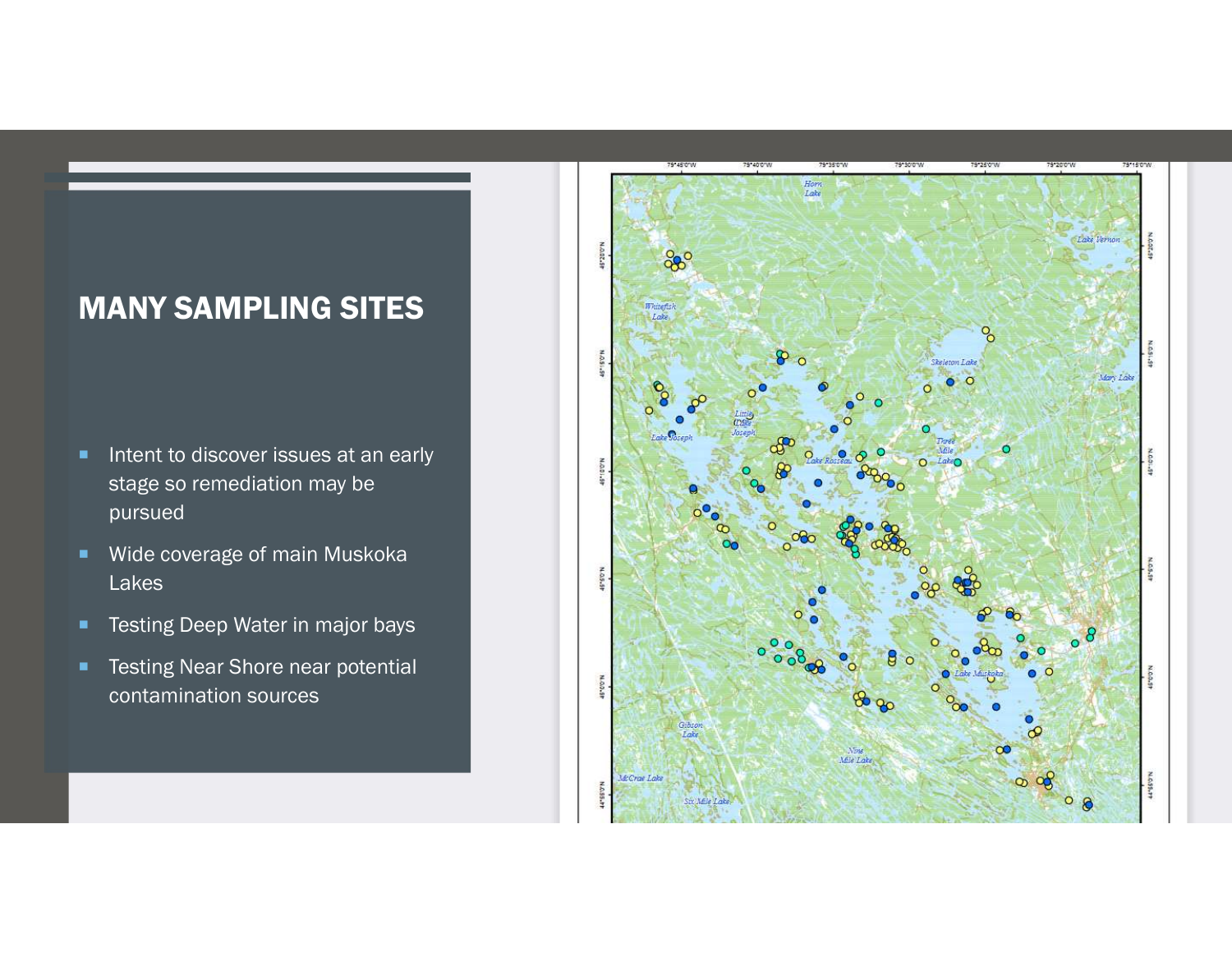### WHY PROTECT RECREATIONAL WATER QUALITY **DMD0**

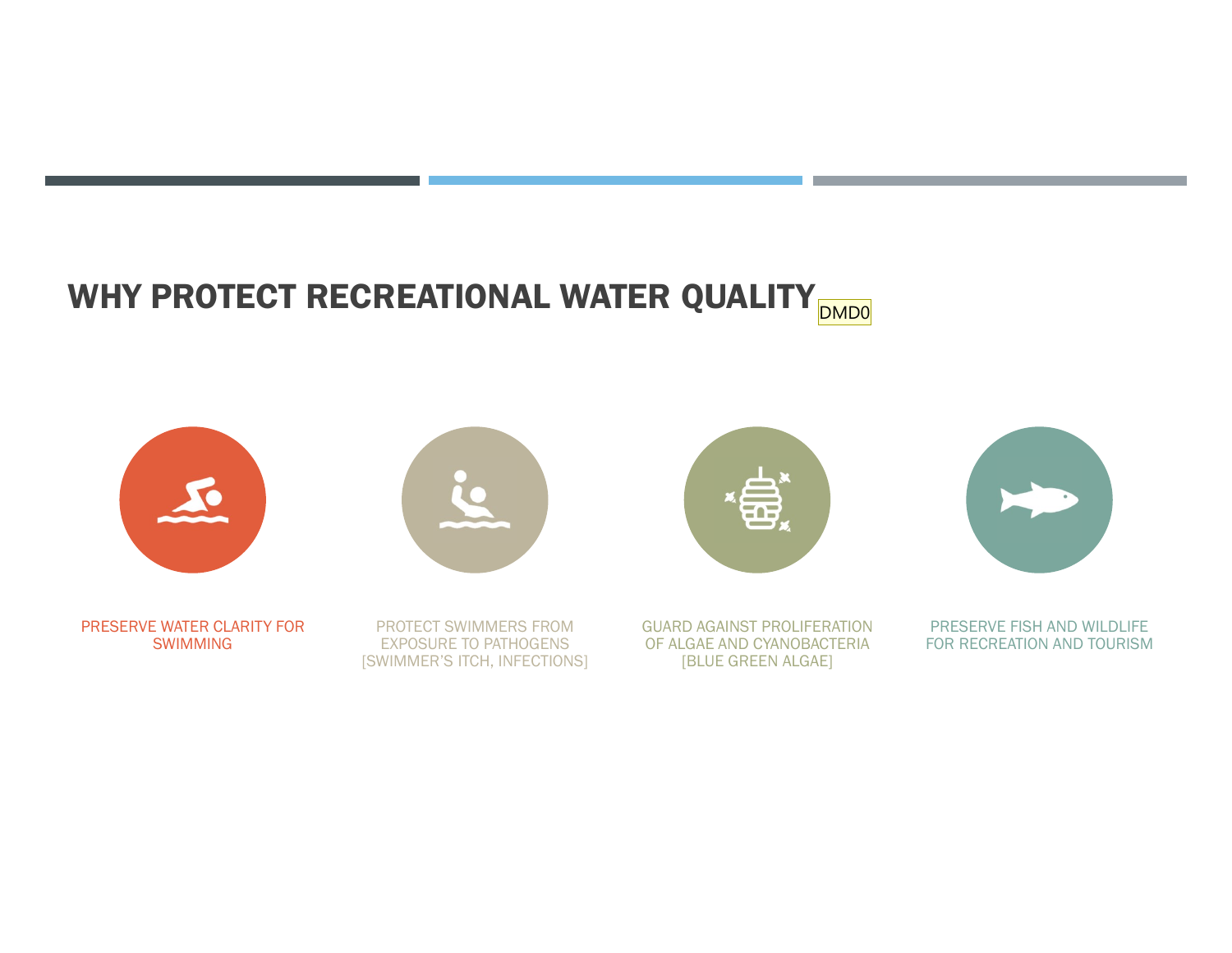DMD0 Hard to read the second icon; third icon is a beehive that does not represent algae - better icon? Deb Martin-Downs, 2022-05-05T14:24:07.454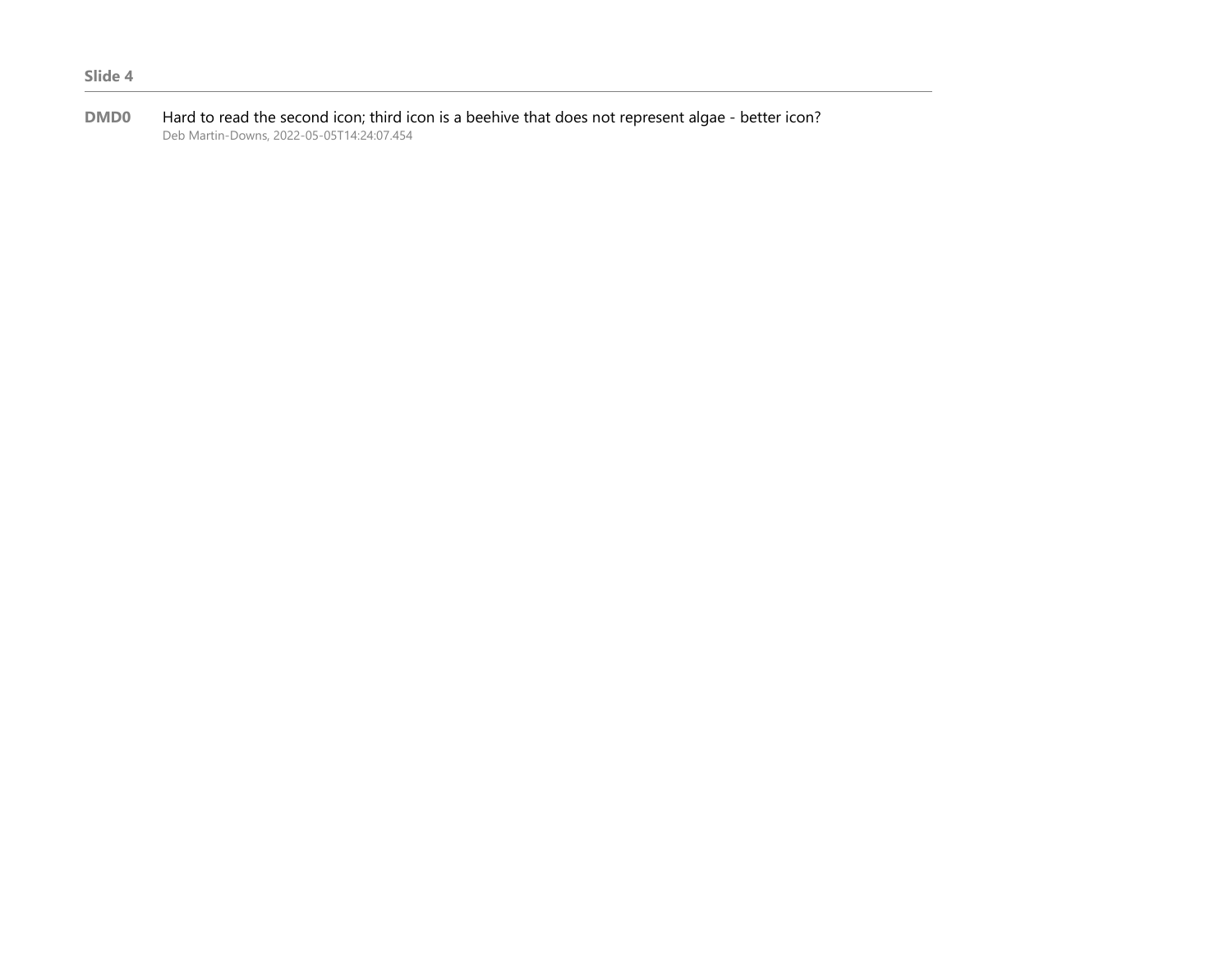### 1. Where are our lakes now? Phosphorus is pretty well managed





Friends ... MuskokaWatershed

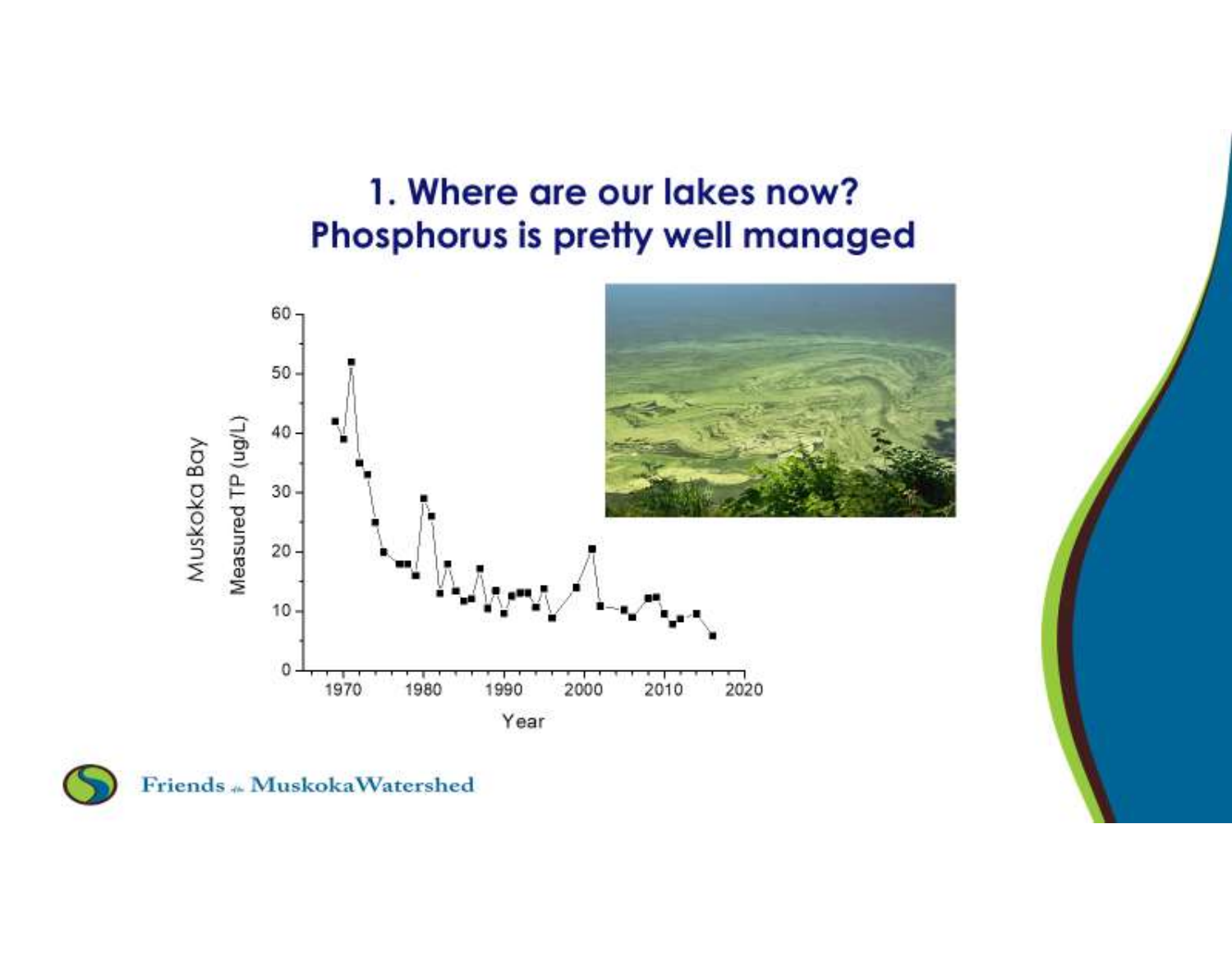# But calcium levels have fallen to damaging levels in about half of Muskoka's lakes\*





Friends - MuskokaWatershed

\*From Paterson MECP DESC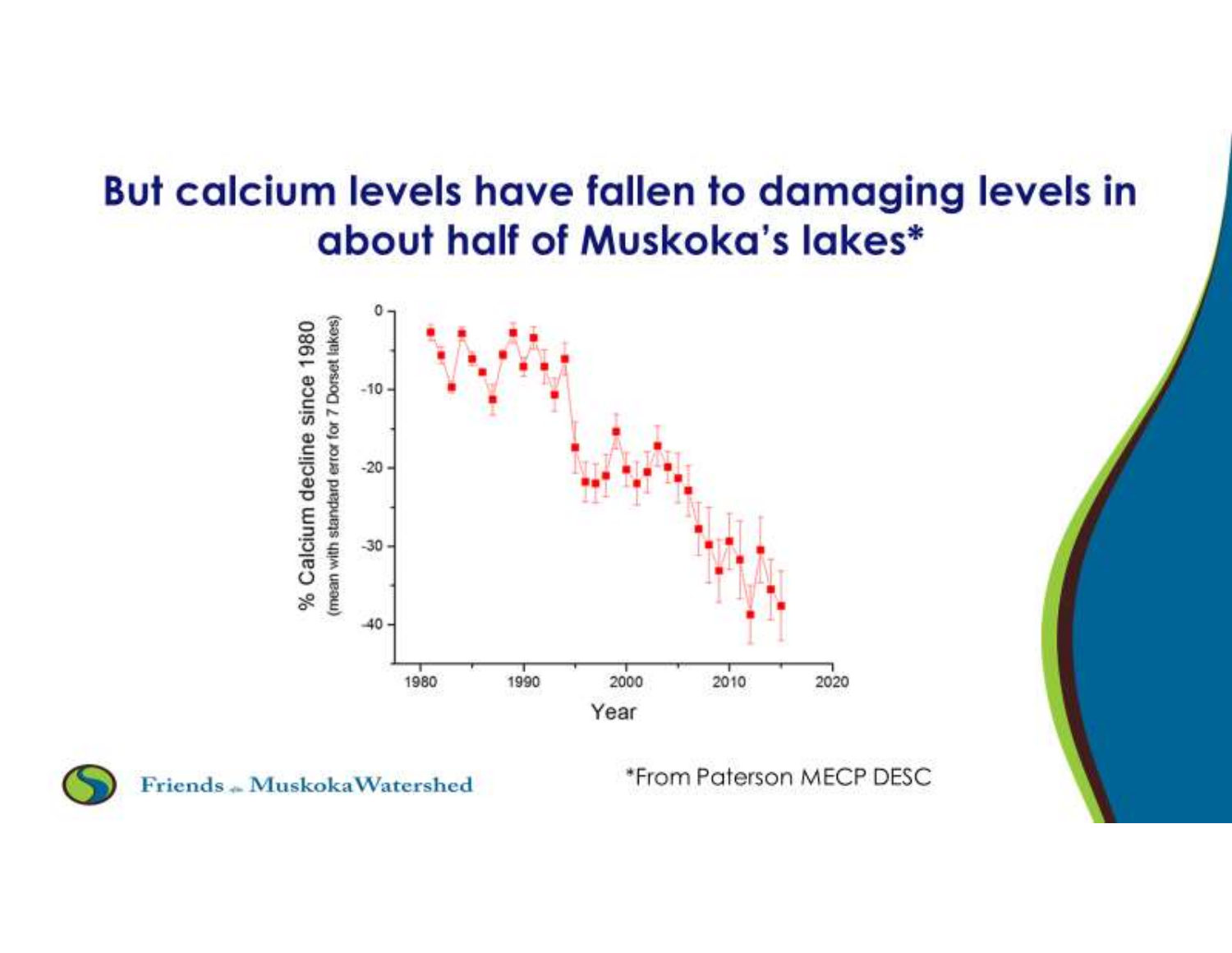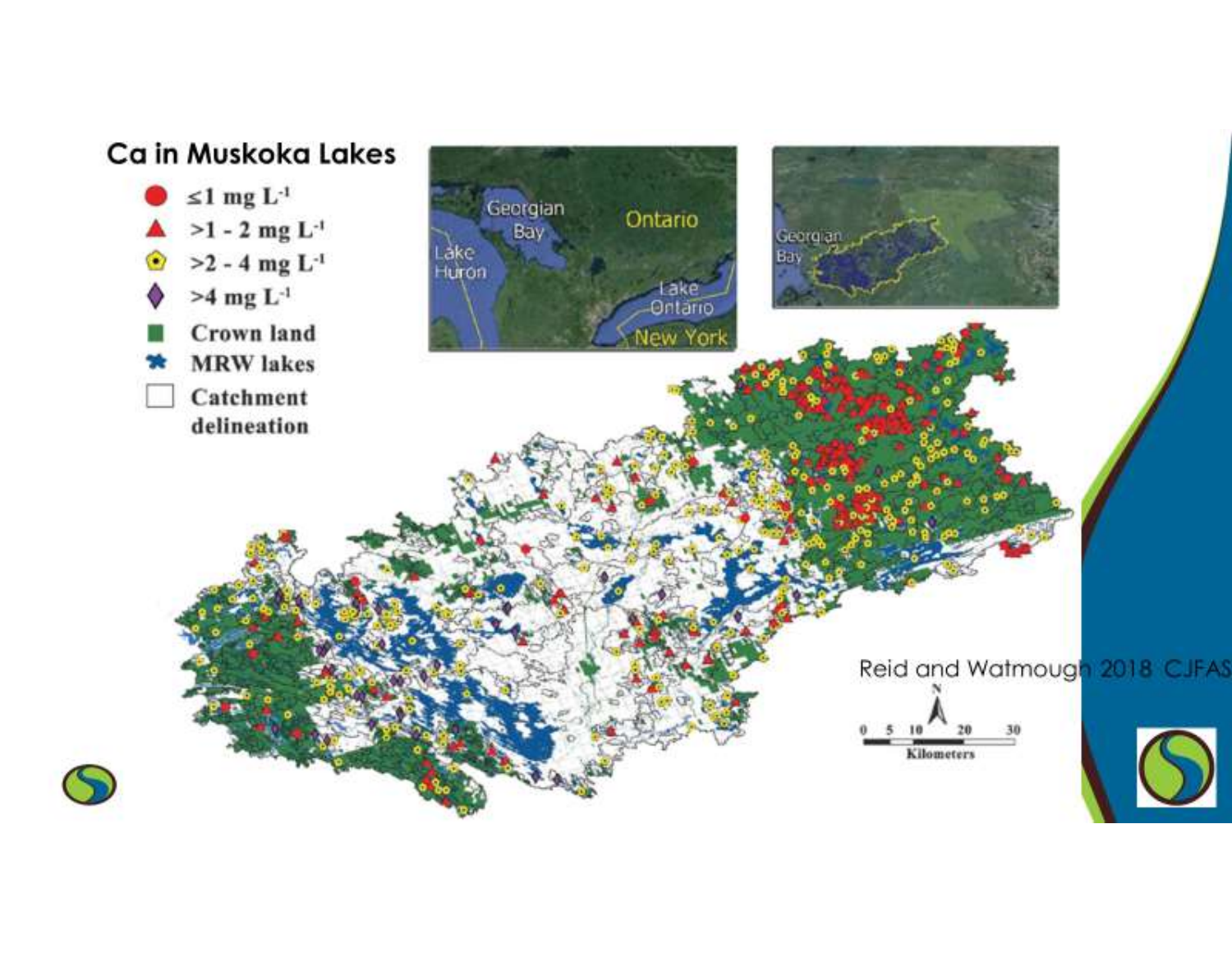# **Chloride levels from road salt are rising** e.g. in Lake Muskoka\*





Friends - MuskokaWatershed

\* Data from MOE, MECP, DMM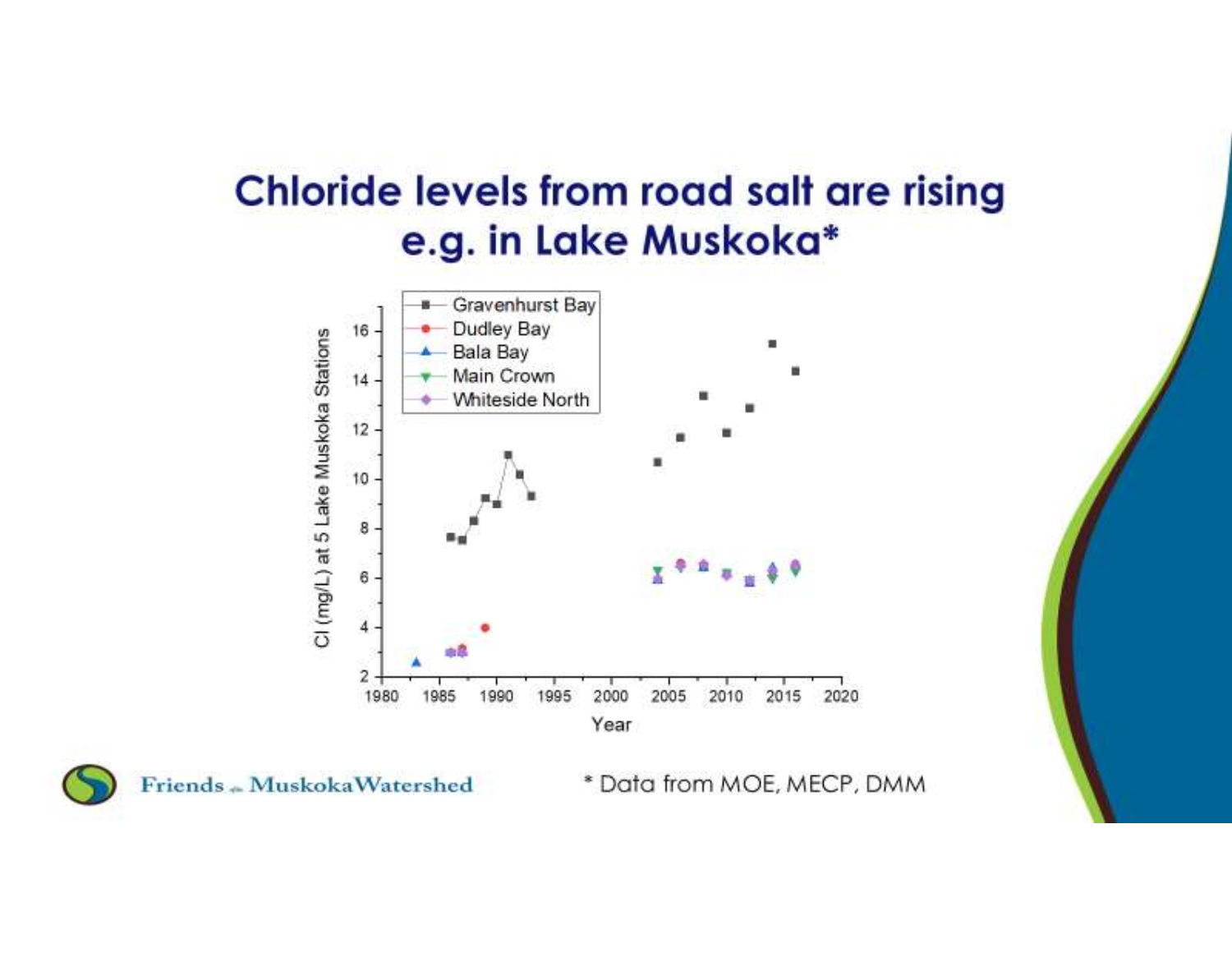## WATER QUALITY THREATS DRIVING THE REAL PROPERTY OF THE REAL PROPERTY  $\frac{1}{\sqrt{2}}$

Phosphorus levels  $> 20$  ug/L

E. Coli levels > 200 cfu/L

Harmful Algae Blooms [HAB] with toxins above 20 ug/L

Damage to zooplankton by salt [Chloride > 10 ug/L]

Damage to zooplankton by calcium reduction preservation  $[Ca < 2 ug/L]$ 

**Shoreline** 

**Climate change**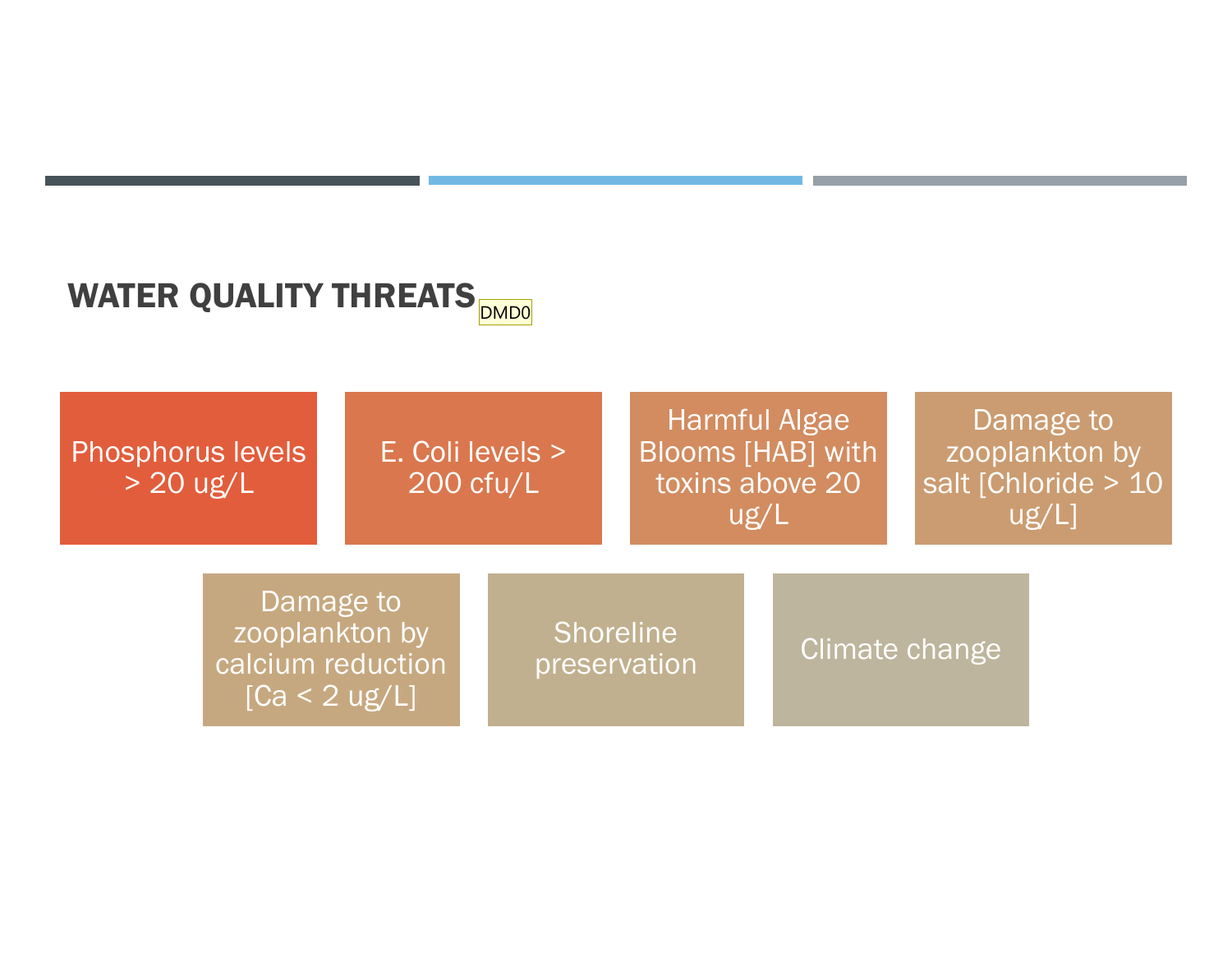DMD0 I think we need to have a slide or explanation of the parameters - what is phoshorus, ecoli zoops I see a zoop one but one on each of the main threats would be helpful Deb Martin-Downs, 2022-05-05T14:25:13.920